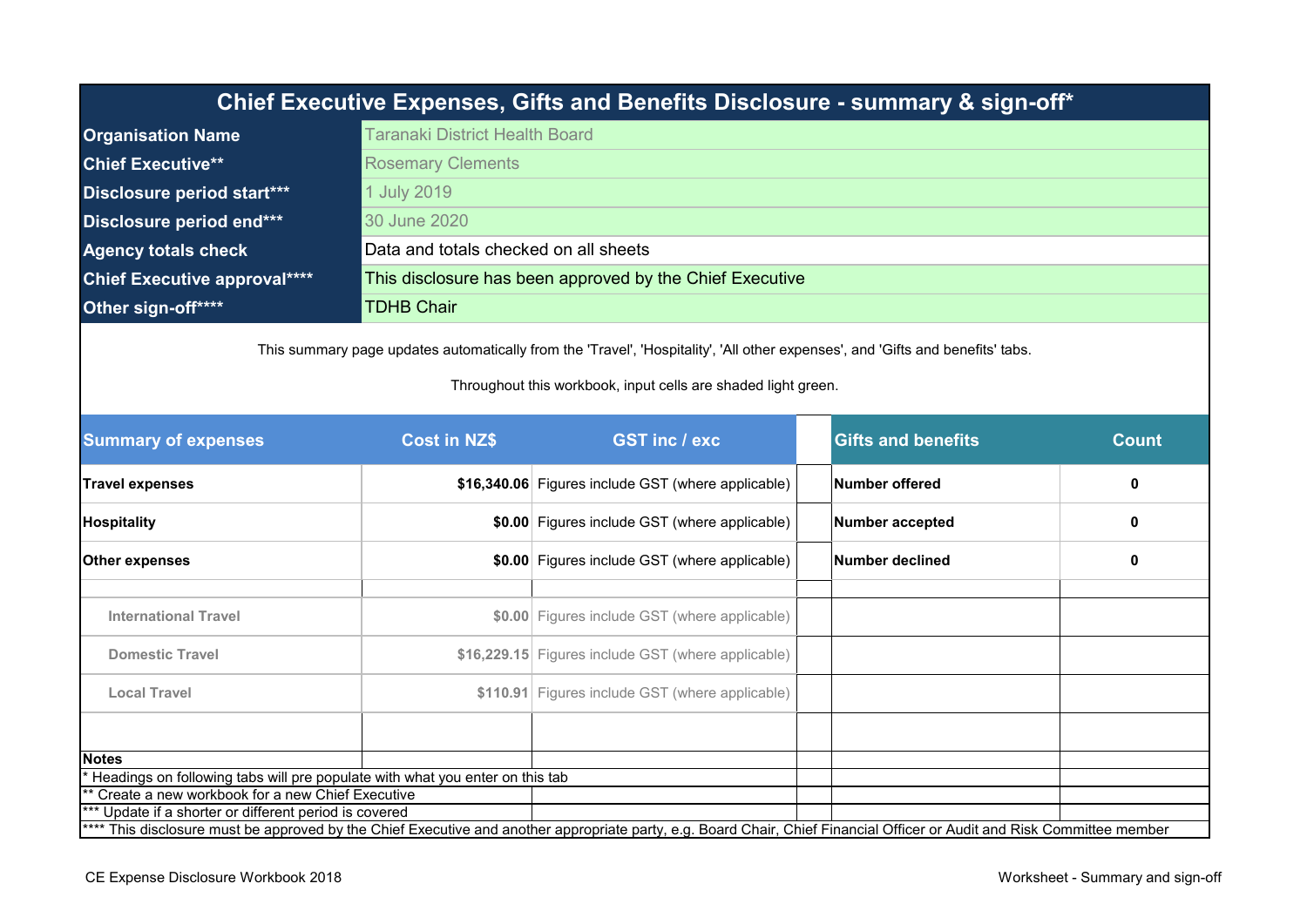| <b>Chief Executive Expense Disclosure</b> |                                                         |  |  |  |  |
|-------------------------------------------|---------------------------------------------------------|--|--|--|--|
| <b>Organisation Name</b>                  | Taranaki District Health Board                          |  |  |  |  |
| <b>Chief Executive</b>                    | <b>Rosemary Clements</b>                                |  |  |  |  |
| <b>Disclosure period start</b>            | Uuly 2019                                               |  |  |  |  |
| Disclosure period end                     | 30 June 2020                                            |  |  |  |  |
| <b>GST on costs</b>                       | Figures include GST (where applicable)                  |  |  |  |  |
| <b>Agency totals check</b>                | Data and totals on this worksheet checked and confirmed |  |  |  |  |
|                                           |                                                         |  |  |  |  |

| <b>Domestic Travel</b> (within NZ, including travel to and from local airport) |                     |                                                                                            |                                                                                      |                       |  |
|--------------------------------------------------------------------------------|---------------------|--------------------------------------------------------------------------------------------|--------------------------------------------------------------------------------------|-----------------------|--|
| Date(s)*                                                                       | <b>Cost in NZ\$</b> | <b>Purpose of travel</b><br>(e.g. visiting district office for two days)***                | <b>Type of expense</b><br>(e.g. hotel, airfares, taxis, meals & for how many people) | Location(s)           |  |
| 6/8/20 to 8/8/2019                                                             | \$901.44            | Midland Region - HealthShare - Interviews for Programme Leader then National CE<br>meeting | <b>Airfares</b>                                                                      | Hamilton / Wellington |  |
| 6/8/20 to 8/8/2019                                                             |                     | \$105.60 National CE meeting                                                               | Taxi x2                                                                              | <b>Hamilton</b>       |  |
| 6/8/20 to 8/8/2019                                                             |                     | \$470.00 National CE meeting                                                               | <b>Hotel and meals</b>                                                               | Wellington            |  |
| 6/8/20 to 8/8/2019                                                             |                     | \$80.10 National CE meeting                                                                | Taxi x3                                                                              | Wellington            |  |
| <b>22 August 2019</b>                                                          |                     | \$333.14 Waikato DHB - Assisting with interviews                                           | <b>Airfares</b>                                                                      | <b>Hamilton</b>       |  |
| 22 August 2019                                                                 |                     | \$30.00 Waikato DHB - Assisting with interviews                                            | <b>Airport parking</b>                                                               | New Plymouth          |  |
| 22 August 2019                                                                 |                     | \$71.20 Waikato DHB - Assisting with interviews                                            | Taxi x2                                                                              | <b>Hamilton</b>       |  |
| 22 August 2019                                                                 |                     | \$183.60 Waikato DHB - Assisting with interviews                                           | Hotel and meals                                                                      | <b>Hamilton</b>       |  |
| 27 August 2019                                                                 |                     | \$251.22 Safe Staffing Healthy Workforce Governance - DHB visit                            | Road travel mileage reimbursement                                                    | Wanganui              |  |
| 30 August 2019                                                                 |                     | \$509.77 Employment Relations Steering Group (ERSG)                                        | Airfares                                                                             | Wellington            |  |
| 30 August 2019                                                                 |                     | \$33.40 Employment Relations Steering Group (ERSG)                                         | Taxi                                                                                 | Wellington            |  |
| 30 August 2019                                                                 |                     | \$30.00 Employment Relations Steering Group (ERSG)                                         | <b>Airport parking</b>                                                               | New Plymouth          |  |
| 11/9/20 to 12/9/2019                                                           |                     | \$208.99 National CE meeting and Minister's Oversight Governance Group                     | <b>Airfares</b>                                                                      | Wellington            |  |
| 11/9/20 to 12/9/2019                                                           |                     | \$233.10 National CE meeting and Minister's Oversight Governance Group                     | Accommodation and meals                                                              | Wellington            |  |
| 11/9/20 to 12/9/2019                                                           |                     | \$37.90 National CE meeting and Minister's Oversight Governance Group                      | Taxi                                                                                 | Wellington            |  |
| 3 October 2019                                                                 |                     | \$736.33 Midland Region - HealthShare, CE's and Chairs meetings                            | <b>Airfares</b>                                                                      | Rotorua               |  |
| 3 October 2019                                                                 |                     | \$254.15 Midland Region - HealthShare, CE's and Chairs meetings                            | Accommodation and meals                                                              | Rotorua               |  |
| 3 October 2019                                                                 |                     | \$71.40 Midland Region - HealthShare, CE's and Chairs meetings                             | Taxi x2                                                                              | Rotorua               |  |
| 3 October 2019                                                                 |                     | \$30.00 Midland Region - HealthShare, CE's and Chairs meetings                             | <b>Airport parking</b>                                                               | New Plymouth          |  |
| 9/10/2019 to 10/10/2019                                                        |                     | \$487.00 National CE meeting                                                               | <b>Airfares</b>                                                                      | Wellington            |  |
| 9/10/2019 to 10/10/2019                                                        |                     | \$279.00 National CE meeting                                                               | Accommodation and meals                                                              | Wellington            |  |
| 9/10/2019 to 10/10/2019                                                        |                     | \$47.20 National CE meeting                                                                | Taxi x2                                                                              | Wellington            |  |

| <b>International Travel</b> (including travel within NZ at beginning and end of overseas trip) |                |                                                                           |                                                                                        |             |
|------------------------------------------------------------------------------------------------|----------------|---------------------------------------------------------------------------|----------------------------------------------------------------------------------------|-------------|
| Date(s)*                                                                                       | Cost in NZ\$** | <b>Purpose of travel</b><br>(e.g. attending XYZ conference for 3 days)*** | <b>Type of expense</b><br>$(e.g.$ hotel, airfares, taxis, meals & for how many people) | Location(s) |
|                                                                                                |                |                                                                           |                                                                                        |             |
|                                                                                                |                |                                                                           |                                                                                        |             |
|                                                                                                |                |                                                                           |                                                                                        |             |
|                                                                                                |                |                                                                           |                                                                                        |             |
|                                                                                                |                |                                                                           |                                                                                        |             |
|                                                                                                |                |                                                                           |                                                                                        |             |
|                                                                                                |                |                                                                           |                                                                                        |             |
|                                                                                                |                |                                                                           |                                                                                        |             |
| Subtotal - international travel                                                                | \$0.00         | Check - there are no hidden rows with data                                | Check - each entry provides sufficient information                                     |             |

## **International, domestic and local travel expenses**

*All expenses incurred by chief executive during international, domestic and local travel. Group expenses relating to each trip.*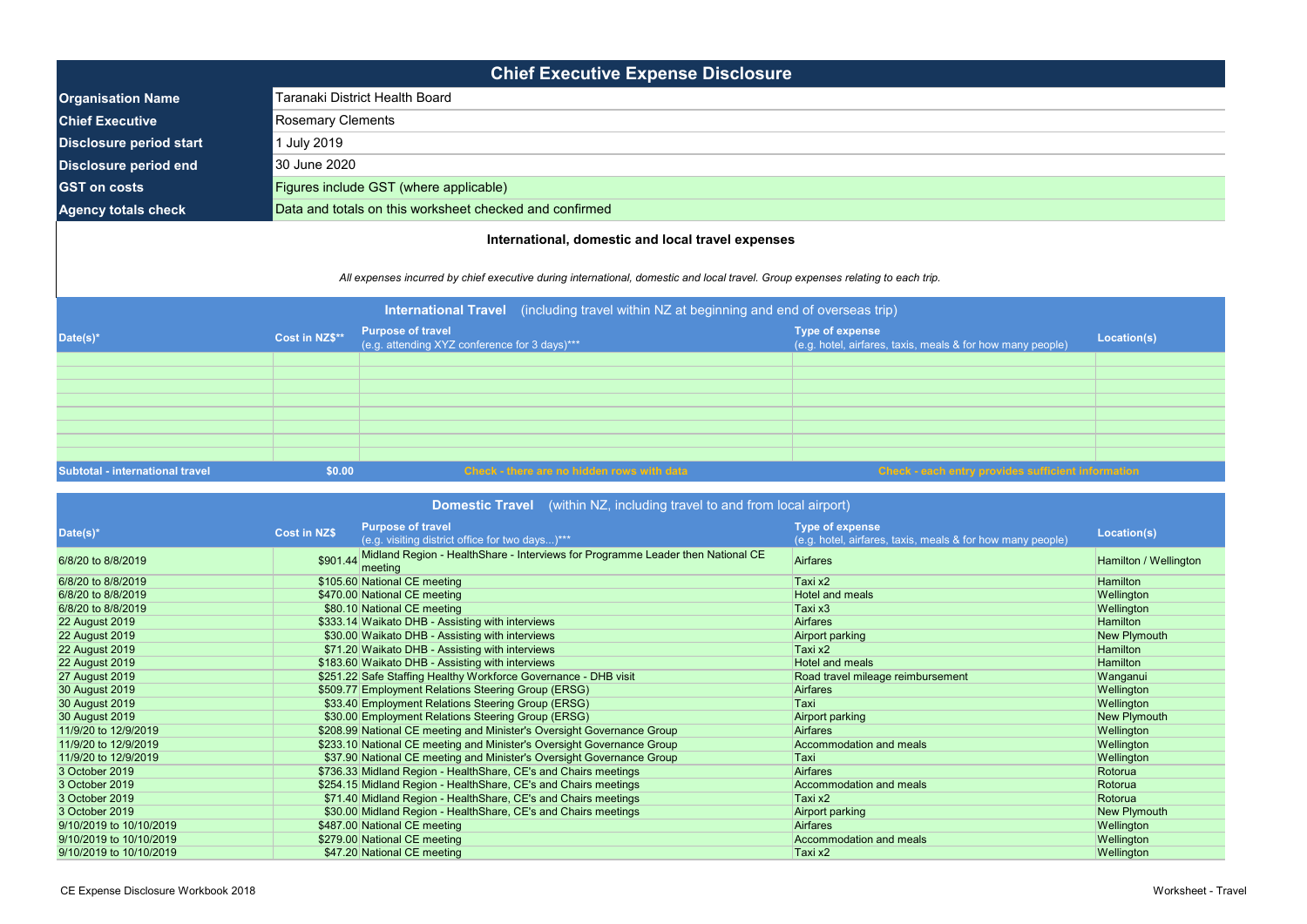CE Expense Disclosure Workbook 2018 Worksheet - Travel

| 9/10/2019 to 10/10/2019    | \$30.00 National CE meeting                                                                                           | Airport parking                                           | <b>New Plymouth</b>  |
|----------------------------|-----------------------------------------------------------------------------------------------------------------------|-----------------------------------------------------------|----------------------|
| 25 October 2019            | \$509.77 Employment Relations Steering Group (ERSG)                                                                   | Airfares                                                  | Wellington           |
| 29/10/2019 to 1/11/2019    | \$1,017.60 MOH Forum, Towards Zero Carbon Meeting. HRSA then Midland Region -<br>HealthShare, CE's and Chairs meeting | Airfares                                                  | Wellington/ Hamilton |
| 29/10/2019 to 1/11/2019    | \$499.00 Registration for MOH Forum                                                                                   | Registration                                              | Wellington           |
| 29/10/2019 to 1/11/2019    | \$153.75 MOH Forum                                                                                                    | Meal x3 (TDHB staff)                                      | Wellington           |
| 29/10/2019 to 1/11/2019    | \$702.00 MOH Forum, Towards Zero Carbon Meeting. HRSA then Midland Region -<br>HealthShare, CE's and Chairs meeting   | Accommodation and meals                                   | Wellington           |
| 29/10/2019 to 1/11/2019    | \$149.00 Midland Region - HealthShare, CE's and Chairs meeting                                                        | Accommodation and meals                                   | <b>Hamilton</b>      |
| 29/10/2019 to 1/11/2019    | \$135.40 Midland Region - HealthShare, CE's and Chairs meeting                                                        | Taxi x3                                                   | <b>Hamilton</b>      |
| 6/11/2019 to 7/11/2019     | \$430.08 National CE meeting and Minister's Oversight Governance Group                                                | Airfares                                                  | Wellington           |
| 6/11/2019 to 7/11/2019     | \$413.10 National CE meeting and Minister's Oversight Governance Group                                                | Accommodation and meals                                   | Wellington           |
| 6/11/2019 to 7/11/2019     | \$96.20 National CE meeting and Minister's Oversight Governance Group                                                 | Taxi x3                                                   | Wellington           |
| 6/11/2019 to 7/11/2019     | \$30.00 National CE meeting and Minister's Oversight Governance Group                                                 | Airport parking                                           | New Plymouth         |
| 15 November 2019           | \$34.30 Chamber of Commerce Breakfast function with Minister of Finance                                               | Registration                                              | New Plymouth         |
| 5/12/2019 to 6/12/2019     | \$480.00 Midland Region - HealthShare, CE's and Chairs meetings                                                       | Airfares                                                  | <b>Hamilton</b>      |
| 5/12/2019 to 6/12/2019     | \$203.15 Midland Region - HealthShare, CE's and Chairs meetings                                                       | Accommodation and meals                                   | <b>Hamilton</b>      |
| 11/12/2019 to 12/12/2019   | \$401.29 National CE and Employment Relations Steering Group (ERSG)                                                   | Airfares                                                  | Wellington           |
| 11/12/2019 to 12/12/2019   | \$215.00 National CE and Employment Relations Steering Group (ERSG)                                                   | Accommodation and meals                                   | Wellington           |
| 11/12/2019 to 12/12/2019   | \$49.75 National CE and Employment Relations Steering Group (ERSG)                                                    | Meal                                                      | Wellington           |
| 11/12/2019 to 12/12/2019   | \$94.10 National CE and Employment Relations Steering Group (ERSG)                                                    | Taxi x2                                                   | Wellington           |
| 11/12/2019 to 12/12/2019   | \$30.00 National CE and Employment Relations Steering Group (ERSG)                                                    | Airport parking                                           | New Plymouth         |
| 16 January 2020            | \$638.41 Meeting with TDHB Chair                                                                                      | Airfares                                                  | Auckland             |
| <b>16 January 2020</b>     | \$16.00 Meeting with TDHB Chair                                                                                       | Airport parking                                           | <b>New Plymouth</b>  |
| 11/2/20 to 13/2/2020       | \$478.10 National CE meeting and ER Governance Group                                                                  | Airfares                                                  | Wellington           |
| 11/2/20 to 13/2/2020       | \$708.09 National CE meeting and ER Governance Group                                                                  | Accommodation and meals                                   | Wellington           |
| 11/2/20 to 13/2/2020       | \$89.30 National CE meeting and ER Governance Group                                                                   | Taxi x3                                                   | Wellington           |
| 4 March 2020               | \$648.01 Employment Relations Steering Group (ERSG)                                                                   | Airfares                                                  | Wellington           |
| 4 March 2020               | \$16.00 Employment Relations Steering Group (ERSG)                                                                    | Airport parking                                           | Wellington           |
| 4 March 2020               | \$34.10 Employment Relations Steering Group (ERSG)                                                                    | Taxi                                                      | Wellington           |
| 5/3/2020 to 6/3/2020       | \$1,040.64 Midland Region - HealthShare, CE's and Chairs meetings                                                     | Airfares                                                  | Tauranga             |
| 5/3/2020 to 6/3/2020       | \$175.00 Midland Region - HealthShare, CE's and Chairs meetings                                                       | Accommodation and meals                                   | Tauranga             |
| 5/3/2020 to 6/3/2020       | \$30.00 Midland Region - HealthShare, CE's and Chairs meetings                                                        | Airport parking                                           | Wellington           |
| 11/3/2020 to 12/3/2020     | \$798.72 National CE meeting and ER Governance Group                                                                  | Airfares                                                  | Wellington           |
| 11/3/2020 to 12/3/2020     | \$401.65 National CE meeting and ER Governance Group                                                                  | Accommodation and meals                                   | Wellington           |
| 11/3/2020 to 12/3/2020     | \$67.10 National CE meeting and ER Governance Group                                                                   | Taxi x2                                                   | Wellington           |
| 11/3/2020 to 12/3/2020     | \$30.00 National CE meeting and ER Governance Group                                                                   | Airport parking                                           | New Plymouth         |
|                            |                                                                                                                       |                                                           |                      |
|                            |                                                                                                                       |                                                           |                      |
| Subtotal - domestic travel | \$16,229.15<br>Check - there are no hidden rows with data                                                             | <b>Check - each entry provides sufficient information</b> |                      |

| <b>Local Travel</b> (within City, excluding travel to airport) |                     |                                                                                  |                                                           |             |  |
|----------------------------------------------------------------|---------------------|----------------------------------------------------------------------------------|-----------------------------------------------------------|-------------|--|
| Date(s)*                                                       | <b>Cost in NZ\$</b> | <b>Purpose of travel</b><br>(e.g. meeting with Minister)***                      | <b>Type of expense</b><br>(e.g. taxi, parking, bus)       | Location(s) |  |
| 20 July 2019                                                   |                     | \$110.91 Travel to South and Central Taranaki to attend Election Candidate Forum | Road travel mileage reimbursement                         | Taranaki    |  |
|                                                                |                     |                                                                                  |                                                           |             |  |
|                                                                |                     |                                                                                  |                                                           |             |  |
|                                                                |                     |                                                                                  |                                                           |             |  |
|                                                                |                     |                                                                                  |                                                           |             |  |
|                                                                |                     |                                                                                  |                                                           |             |  |
|                                                                |                     |                                                                                  |                                                           |             |  |
|                                                                |                     |                                                                                  |                                                           |             |  |
| <b>Subtotal - local travel</b>                                 | \$110.91            | Check - there are no hidden rows with data                                       | <b>Check - each entry provides sufficient information</b> |             |  |
|                                                                |                     |                                                                                  |                                                           |             |  |
| <b>Total travel expenses</b>                                   | \$16,340.06         |                                                                                  |                                                           |             |  |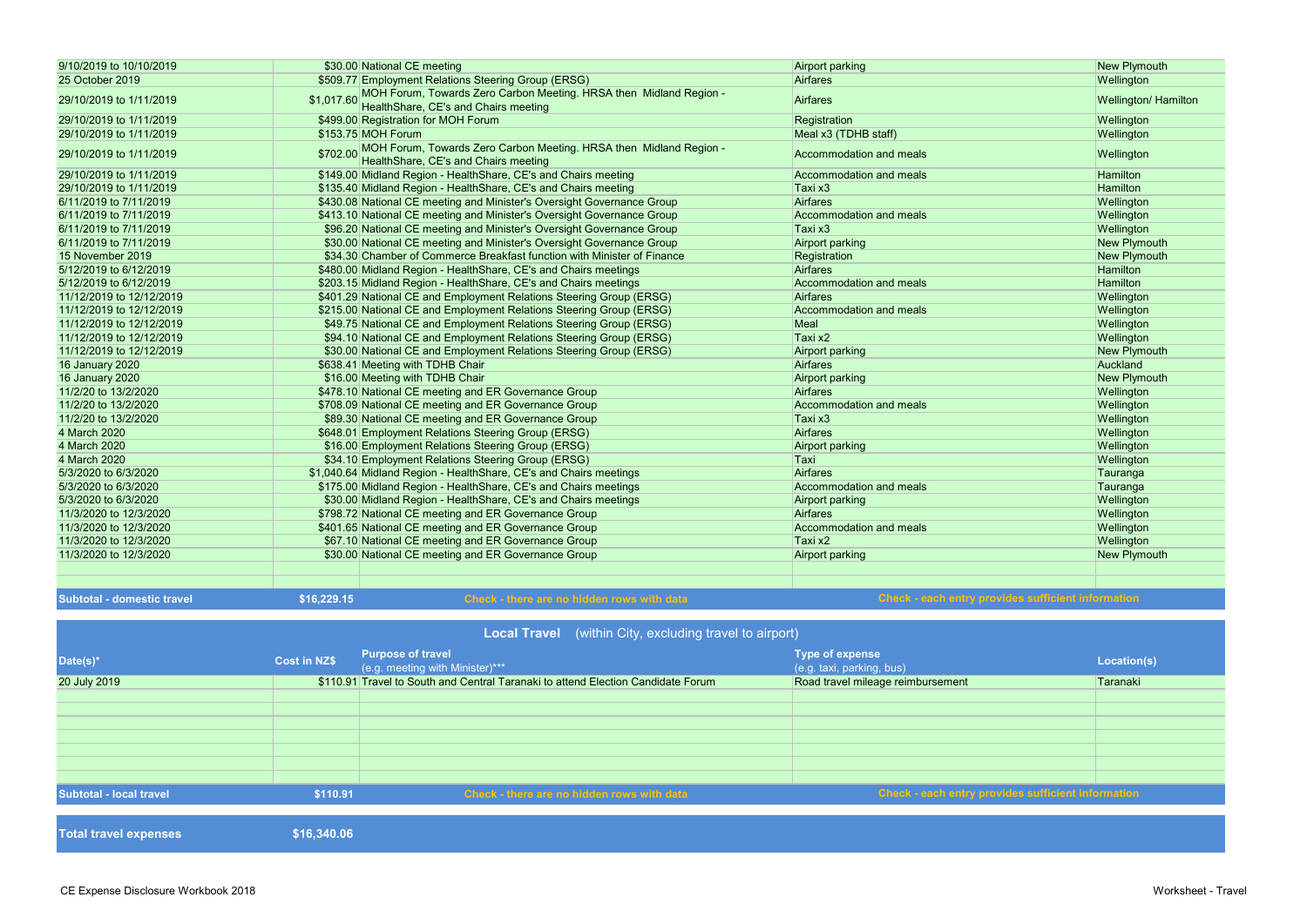## **Notes**

\* Any non-standard date format or date outside 1 July - 30 June will raise an alert. Check entry and select 'Yes' to accept/continue.

\*\* Note that GST may not apply to overseas purchases.

\*\*\* Please include sufficient information to explain the trip and its costs including destination and duration.

Insert additional rows as needed: right click on a row number (left of screen) and select Insert - this will insert a row above selected row.

Group expenditure relating to each overseas trip.

Subtotals and totals will appear automatically once you put information in rows above.

Mark clearly if there is no information to disclose - provide a note to this effect in the 'Date' column (column A) for each travel category (local, domestic and international).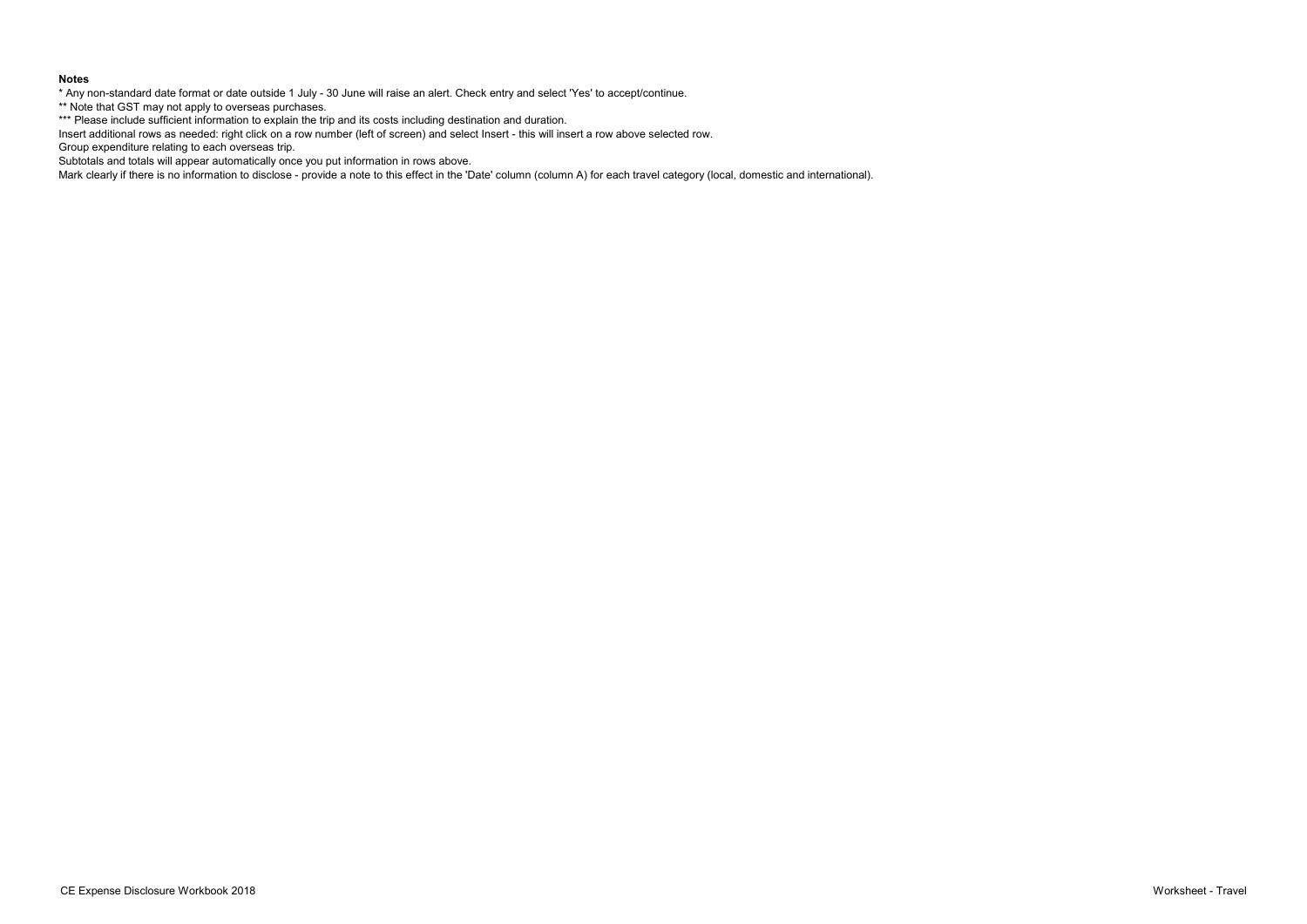| <b>Chief Executive Expense Disclosure</b>                                                                                             |                                                                                                                                                                                                                           |                                                                                                                                               |                                                    |  |  |
|---------------------------------------------------------------------------------------------------------------------------------------|---------------------------------------------------------------------------------------------------------------------------------------------------------------------------------------------------------------------------|-----------------------------------------------------------------------------------------------------------------------------------------------|----------------------------------------------------|--|--|
| <b>Organisation Name</b>                                                                                                              |                                                                                                                                                                                                                           | Taranaki District Health Board                                                                                                                |                                                    |  |  |
| <b>Chief Executive</b>                                                                                                                | <b>Rosemary Clements</b>                                                                                                                                                                                                  |                                                                                                                                               |                                                    |  |  |
| <b>Disclosure period start</b>                                                                                                        | 1 July 2019                                                                                                                                                                                                               |                                                                                                                                               |                                                    |  |  |
| <b>Disclosure period end</b>                                                                                                          | 30 June 2020                                                                                                                                                                                                              |                                                                                                                                               |                                                    |  |  |
| <b>GST on costs</b>                                                                                                                   |                                                                                                                                                                                                                           | Figures include GST (where applicable)                                                                                                        |                                                    |  |  |
| <b>Agency totals check</b>                                                                                                            |                                                                                                                                                                                                                           | Data and totals on this worksheet checked and confirmed                                                                                       |                                                    |  |  |
|                                                                                                                                       |                                                                                                                                                                                                                           |                                                                                                                                               |                                                    |  |  |
|                                                                                                                                       |                                                                                                                                                                                                                           | <b>Hospitality Offered to Third Parties*</b>                                                                                                  |                                                    |  |  |
|                                                                                                                                       | All hospitality expenses provided by the chief executive in the context of his/her job to anyone external to the Public Service or statutory Crown entities.                                                              |                                                                                                                                               |                                                    |  |  |
| Date(s)**                                                                                                                             | <b>Purpose of hospitality</b><br><b>Type of expense</b><br><b>Cost in NZ\$</b><br>Location(s)<br>(e.g. hosting delegation from China, building relationships, team building)<br>(what and for how many e.g. dinner for 5) |                                                                                                                                               |                                                    |  |  |
|                                                                                                                                       |                                                                                                                                                                                                                           |                                                                                                                                               |                                                    |  |  |
|                                                                                                                                       |                                                                                                                                                                                                                           |                                                                                                                                               |                                                    |  |  |
|                                                                                                                                       |                                                                                                                                                                                                                           |                                                                                                                                               |                                                    |  |  |
|                                                                                                                                       |                                                                                                                                                                                                                           |                                                                                                                                               |                                                    |  |  |
|                                                                                                                                       |                                                                                                                                                                                                                           |                                                                                                                                               |                                                    |  |  |
|                                                                                                                                       |                                                                                                                                                                                                                           |                                                                                                                                               |                                                    |  |  |
|                                                                                                                                       |                                                                                                                                                                                                                           |                                                                                                                                               |                                                    |  |  |
|                                                                                                                                       |                                                                                                                                                                                                                           |                                                                                                                                               |                                                    |  |  |
|                                                                                                                                       |                                                                                                                                                                                                                           |                                                                                                                                               |                                                    |  |  |
| <b>Total hospitality expenses</b>                                                                                                     | \$0.00                                                                                                                                                                                                                    | Check - there are no hidden rows with data                                                                                                    | Check - each entry provides sufficient information |  |  |
| <b>Notes</b>                                                                                                                          |                                                                                                                                                                                                                           |                                                                                                                                               |                                                    |  |  |
|                                                                                                                                       |                                                                                                                                                                                                                           | Third parties include people and organisations external to the public service or statutory Crown entities.                                    |                                                    |  |  |
| * Any non-standard date format or date outside 1 July - 30 June will raise an alert. Check entry and select 'Yes' to accept/continue. |                                                                                                                                                                                                                           |                                                                                                                                               |                                                    |  |  |
|                                                                                                                                       |                                                                                                                                                                                                                           | Insert additional rows as needed: right click on a row number (left of screen) and select Insert - this will insert a row above selected row. |                                                    |  |  |
| Total cost will appear automatically once you put information in rows above.                                                          |                                                                                                                                                                                                                           | Mark clearly if there is no information to disclose - provide a note to this effect in the 'Date' column (column A).                          |                                                    |  |  |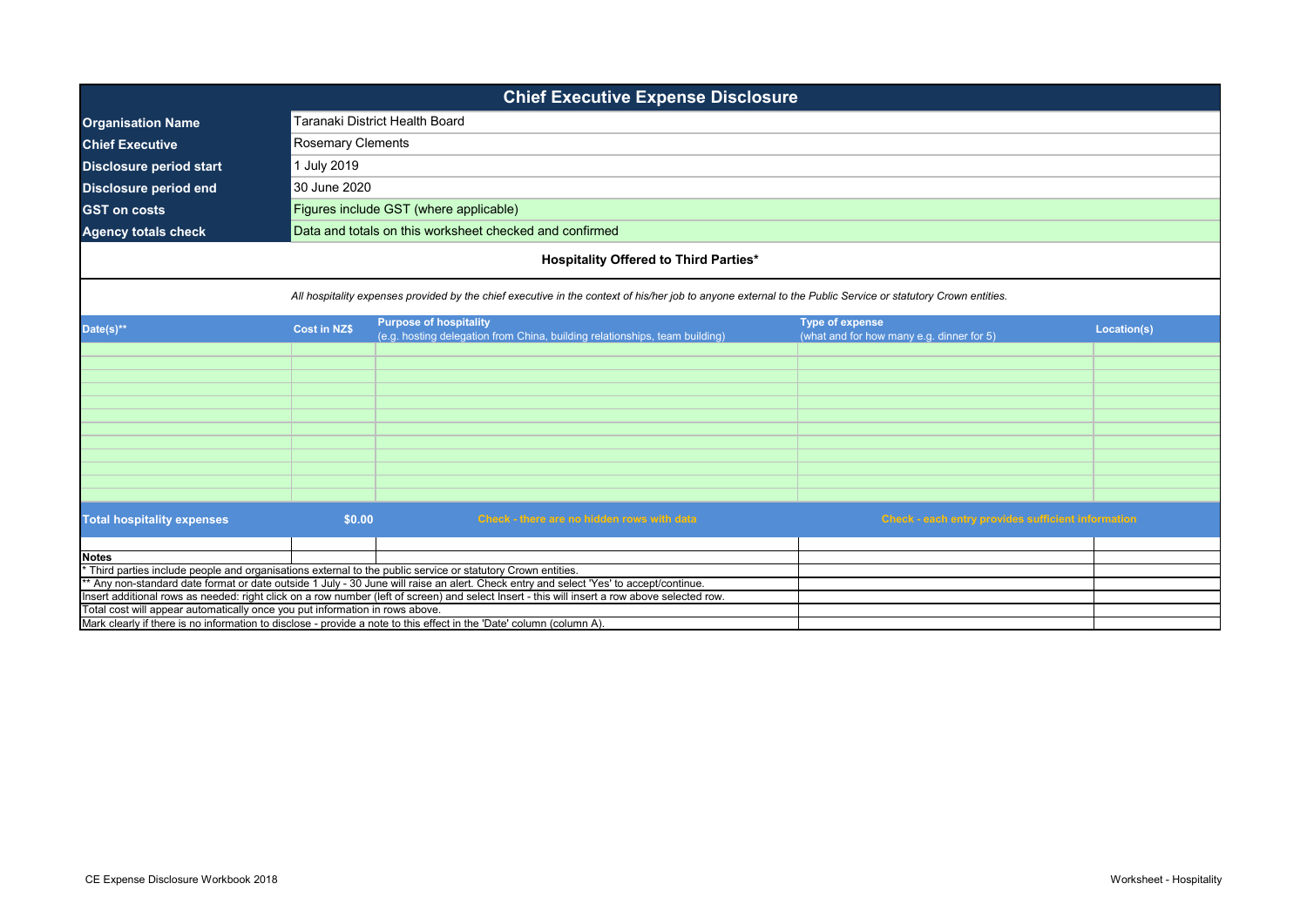| <b>Chief Executive Expense Disclosure</b>                                    |                                                                                                                                                                                                                                                 |                                                                                                                                                                                                                                                                                        |                                                                        |             |  |
|------------------------------------------------------------------------------|-------------------------------------------------------------------------------------------------------------------------------------------------------------------------------------------------------------------------------------------------|----------------------------------------------------------------------------------------------------------------------------------------------------------------------------------------------------------------------------------------------------------------------------------------|------------------------------------------------------------------------|-------------|--|
| <b>Organisation Name</b>                                                     |                                                                                                                                                                                                                                                 | Taranaki District Health Board                                                                                                                                                                                                                                                         |                                                                        |             |  |
| <b>Chief Executive</b>                                                       | Rosemary Clements                                                                                                                                                                                                                               |                                                                                                                                                                                                                                                                                        |                                                                        |             |  |
| <b>Disclosure period start</b>                                               | <b>July 2019</b>                                                                                                                                                                                                                                |                                                                                                                                                                                                                                                                                        |                                                                        |             |  |
| <b>Disclosure period end</b>                                                 | 30 June 2020                                                                                                                                                                                                                                    |                                                                                                                                                                                                                                                                                        |                                                                        |             |  |
| <b>GST on costs</b>                                                          |                                                                                                                                                                                                                                                 | Figures include GST (where applicable)                                                                                                                                                                                                                                                 |                                                                        |             |  |
| <b>Agency totals check</b>                                                   |                                                                                                                                                                                                                                                 | Data and totals on this worksheet checked and confirmed                                                                                                                                                                                                                                |                                                                        |             |  |
|                                                                              |                                                                                                                                                                                                                                                 |                                                                                                                                                                                                                                                                                        |                                                                        |             |  |
|                                                                              |                                                                                                                                                                                                                                                 | <b>All Other Expenses</b>                                                                                                                                                                                                                                                              |                                                                        |             |  |
|                                                                              | All other expenditure incurred by the chief executive that is not travel, hospitality or gifts.<br>Include e.g. phone and data costs, subscriptions, membership fees, conference fees, professional development costs, books and anything else. |                                                                                                                                                                                                                                                                                        |                                                                        |             |  |
| Date(s)*                                                                     | <b>Cost in NZ\$</b>                                                                                                                                                                                                                             | <b>Purpose of expense</b><br>(e.g. subscription part of employment agreement, development as agreed with SSC)                                                                                                                                                                          | <b>Type of expense</b><br>(e.g. phone and data costs, membership fees) | Location(s) |  |
|                                                                              |                                                                                                                                                                                                                                                 |                                                                                                                                                                                                                                                                                        |                                                                        |             |  |
|                                                                              |                                                                                                                                                                                                                                                 |                                                                                                                                                                                                                                                                                        |                                                                        |             |  |
|                                                                              |                                                                                                                                                                                                                                                 |                                                                                                                                                                                                                                                                                        |                                                                        |             |  |
|                                                                              |                                                                                                                                                                                                                                                 |                                                                                                                                                                                                                                                                                        |                                                                        |             |  |
|                                                                              |                                                                                                                                                                                                                                                 |                                                                                                                                                                                                                                                                                        |                                                                        |             |  |
|                                                                              |                                                                                                                                                                                                                                                 |                                                                                                                                                                                                                                                                                        |                                                                        |             |  |
|                                                                              |                                                                                                                                                                                                                                                 |                                                                                                                                                                                                                                                                                        |                                                                        |             |  |
|                                                                              |                                                                                                                                                                                                                                                 |                                                                                                                                                                                                                                                                                        |                                                                        |             |  |
| <b>Total other expenses</b>                                                  | \$0.00                                                                                                                                                                                                                                          | Check - there are no hidden rows with data                                                                                                                                                                                                                                             | Check - each entry provides sufficient information                     |             |  |
|                                                                              |                                                                                                                                                                                                                                                 |                                                                                                                                                                                                                                                                                        |                                                                        |             |  |
| <b>Notes</b>                                                                 |                                                                                                                                                                                                                                                 |                                                                                                                                                                                                                                                                                        |                                                                        |             |  |
|                                                                              |                                                                                                                                                                                                                                                 | * Any non-standard date format or date outside 1 July - 30 June will raise an alert. Check entry and select 'Yes' to accept/continue.<br>Insert additional rows as needed: right click on a row number (left of screen) and select Insert - this will insert a row above selected row. |                                                                        |             |  |
| Total cost will appear automatically once you put information in rows above. |                                                                                                                                                                                                                                                 |                                                                                                                                                                                                                                                                                        |                                                                        |             |  |
|                                                                              | Mark clearly if there is no information to disclose - provide a note to this effect in the 'Date' column (column A).                                                                                                                            |                                                                                                                                                                                                                                                                                        |                                                                        |             |  |